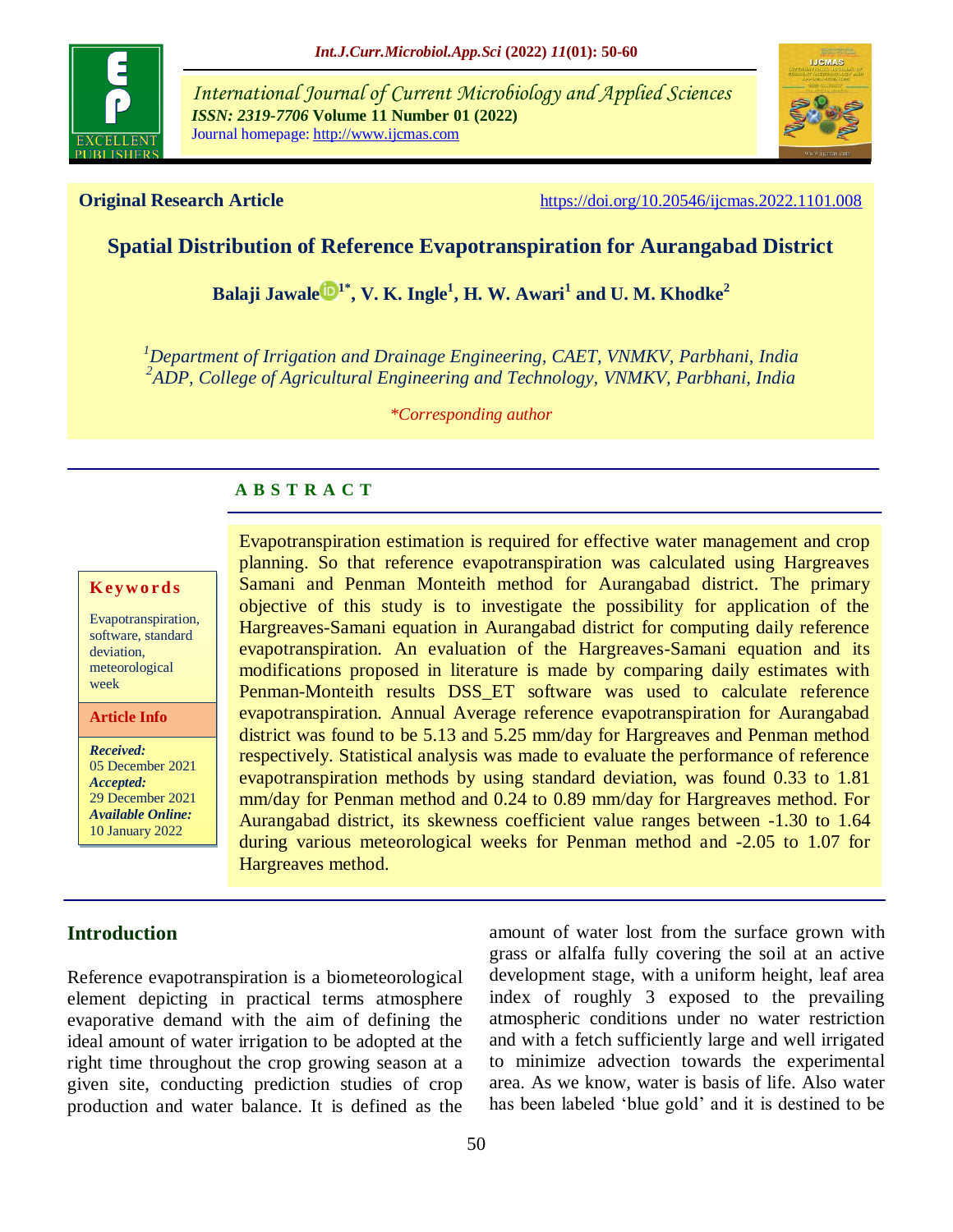critical issue of  $21<sup>st</sup>$  century. Globally irrigation is responsible for 75-80% of the world wide spending of water (Steve *et al.,* 2006). In the modern world, the demand of water is increasing because of the growing population as well as the increased urbanization and industrialization. So for that development of sustainable irrigation practices requires better understanding of biophysical processes of root water uptake in soil and transpiration from plant canopies. As a result, water for agriculture becoming limited. For this reason, accurate estimation of crop water requirement is very important. The problem of over irrigation or under irrigation will be minimized if we are able to accurately estimate the reference crop evapotranspiration (Chen, *et al.,* 2005; Subedi and Chavez, 2015). Accurate estimation of reference evapotranspiration is investigated due to its critical role in determination of crop water requirement and optimum water scheduling. Spatially calculating  $ET_c$ is very necessary because it is a major component in qualifying a water budget scheme and the maps provide the spatial ability to display the distribution. ET helps in determining when and how much irrigation water is needed and for designing and management of irrigation system (Poyen *et al.,* 2016; Gupta *et al*., 2016).

For water resource management, irrigation scheduling, and environmental assessment, an accurate prediction of  $ET_0$  is critical. Farmers, irrigation planners, hydrologists, and policymakers will benefit from this knowledge since it will help them make more informed decisions about how to use water more effectively and efficiently. A spatially distributed measure of  $ET_0$  is required by many hydrological, agricultural, and environmental models. Furthermore, the spatial distribution of ET0 provides useful data and information for regional hydrological research as well as water resource planning and management. Climate variables, on the other hand, are frequently characterised by high spatial variability, which is obtained by a complex interaction between topographical features and the nature of the climatic factors. As a result, a concentrated network of weather stations recording

the full weather data should be developed for accurate estimation of  $ET_0$ 's spatial distribution. To solve this problem, different statistical methods have been developed to forecast the spatial distribution of climatic variables in areas without weather stations. The geographical information system (GIS) has provided an interesting solution for this problem since it allows one to combine a digital elevation model (DEM) (Ghobari, 2000; Tabari *et al.,* 2013).

FAO Penman-Monteith method is preferred as the standard and accurate method for daily  $ET_0$ estimation. However, the major constrains of this method is requirement of extensive weather data such as air temperature, relative humidity, wind speed, solar radiation which could not be easily available at many places.

In addition to the use of complicated unit conversations and lengthy calculations, the reliable quality data and difficulties in data collection present other serious limitations for this method. Hargreaves requires only temperature and incident solar radiation. Also it was found that Hargreaves was found that nearly accurate estimates as that PM method.

Although many approaches have been developed and applied for various applications based on available input data, there is still remarkable range of uncertainity related to which method to be adopted for  $ET_0$  estimation. Therefore main aim of this study was to estimate reference evapotranspiration for Aurangabad district and spatial mapping for development of hydrologic design.

#### **Materials and Methods**

#### **Location of Study area and data**

Aurangabad district was part of the Marathwada region and latitude and longitude is  $19^089'$  N and  $75^{\circ}15$ ' E. The district has an area of  $10000 \text{km}^2$ . Aurangabad district is located mainly between Godavari River. Aurangabad district lies on the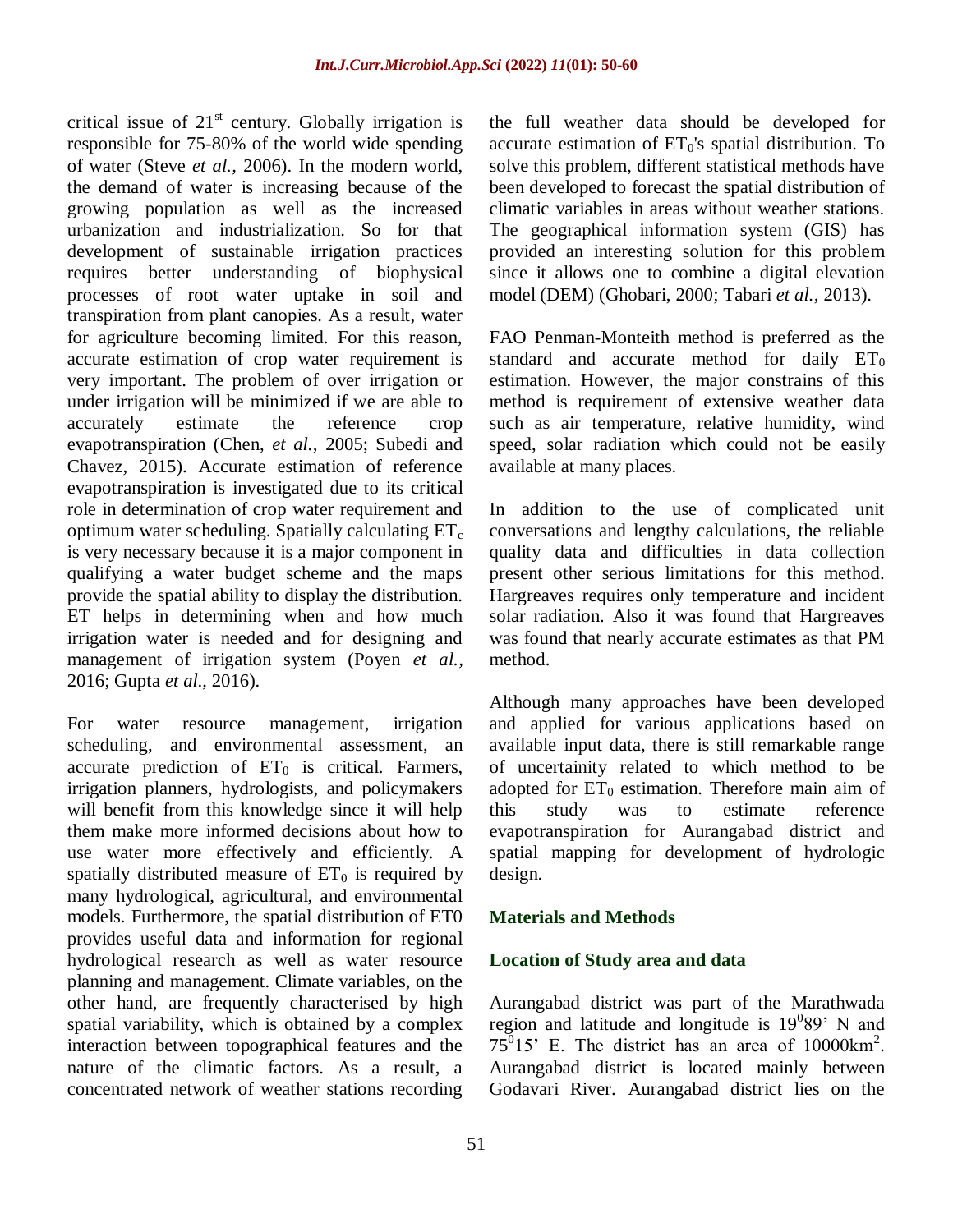Deccan plateau and covered by the Deccan Traps. The rainy season lasts from the June through September and average rainfall is 734 mm. The temperature ranges between 14 to 40 degrees Celsius on average. The winter season is from October to February and summer season is from March to May.

Daily data on temperature (maximum and minimum temperature), RH, wind speed and solar radiation for period of 31 years from 1990-2020 was collected from NASA website.

This collected data is measured from satellite analysis. The data is used for estimation of reference crop evapotranspiration by Penman Monteith and Hargreaves Samani method.

#### **Evaluation of Et<sup>0</sup> Estimation Methods**

Several approaches for estimating reference crop evapotranspiration from climatological data have been developed, including equations ranging from the most sophisticated energy balance methods that require thorough climatological data to simpler methods that require less data.

Some of these methods require a large number of meteorological characteristics, while others require only limited data. Some strategies for estimating reference evapotranspiration have been developed in response to the availability of data (Allen *et al.,* 1989).

The FAO Penman-Monteith (F-PM) method is preferred as the standard and most accurate method for estimating daily ETo. The main limitation of this method is the demand for extensive weather data such as air temperature, relative humidity, wind speed, and sun radiation, which may not be clearly available in many places (Jensen *et al.,* 1990).

In constrast, Hargreaves- Samani method requires only temperature data which is easily available. So for that we used Hargreaves- Samani method to estimate the reference evapotranspiration.

#### **Hargreaves – Samani method**

Hargreaves developed a method in 1985 to estimate evapotranspiration is an empirical relation based on air temperature and radiation. (Basanagouda, 2016). The Hargreaves method is given by:

 $ETo = 0.0023 R_a T d0.5 (Tm + 17.8)$ 

Where, ETo is reference evapotranspiration (mm day-1);  $R_a$  is extra-terrestrial radiation (mm day<sup>-1</sup>);  $T_d$  is difference between maximum and minimum temperature ( $^{\circ}$ C); T<sub>m</sub> is mean temperature ( $^{\circ}$ C).

#### **Penman-Monteith Method**

Reference crop evapotranspiration (ETo) is the rate of evapotranspiration from a hypothetical reference with assumed crop height at 0.12m.

The FAO -56 PM Method, which is considered the most accurate method to estimate ETo under different climatic condition, was employed to estimate the daily values of ETo in this study.

Monthly and annual values of ETo where obtained by adding of the daily values. The equation of the FAO-56 P-M method is as follows:

ETo =  $[0.408 \Delta (Rn-G) + \gamma(900)T+273)u2$  (es – ea)] $\Delta + \gamma (1 + 0.34 \text{ u2})$ 

Where,  $ET_0$  is Reference evapotranspiration (mm/day);  $R_n$  is Net radiation at the crop surface(MJ  $m^{-2}$  day<sup>-1</sup>); G= soil heat flux density(MJ m<sup>-2</sup> day<sup>-1</sup>); T is Mean daily air temperature at  $2m$  height( ${}^{0}C$ ); u2 is Wind speed at 2m height(m  $s^{-1}$ ); es is Saturation vapors pressure( $kPa$ ); e<sub>a</sub> is Actual vapor pressure(kPa); (es-ea) is Saturation vapors pressure deficit(kPa);  $\Delta$  = Slope of vapour pressure curve(kPa  ${}^{0}C$ );  $\gamma$  is Psychometric constant(kPa  ${}^{0}C$ ) (Chavan *et al.,* 2009).

The equation uses standard climatologically records of solar radiation (sunshine), air temperature, humidity and wind speed.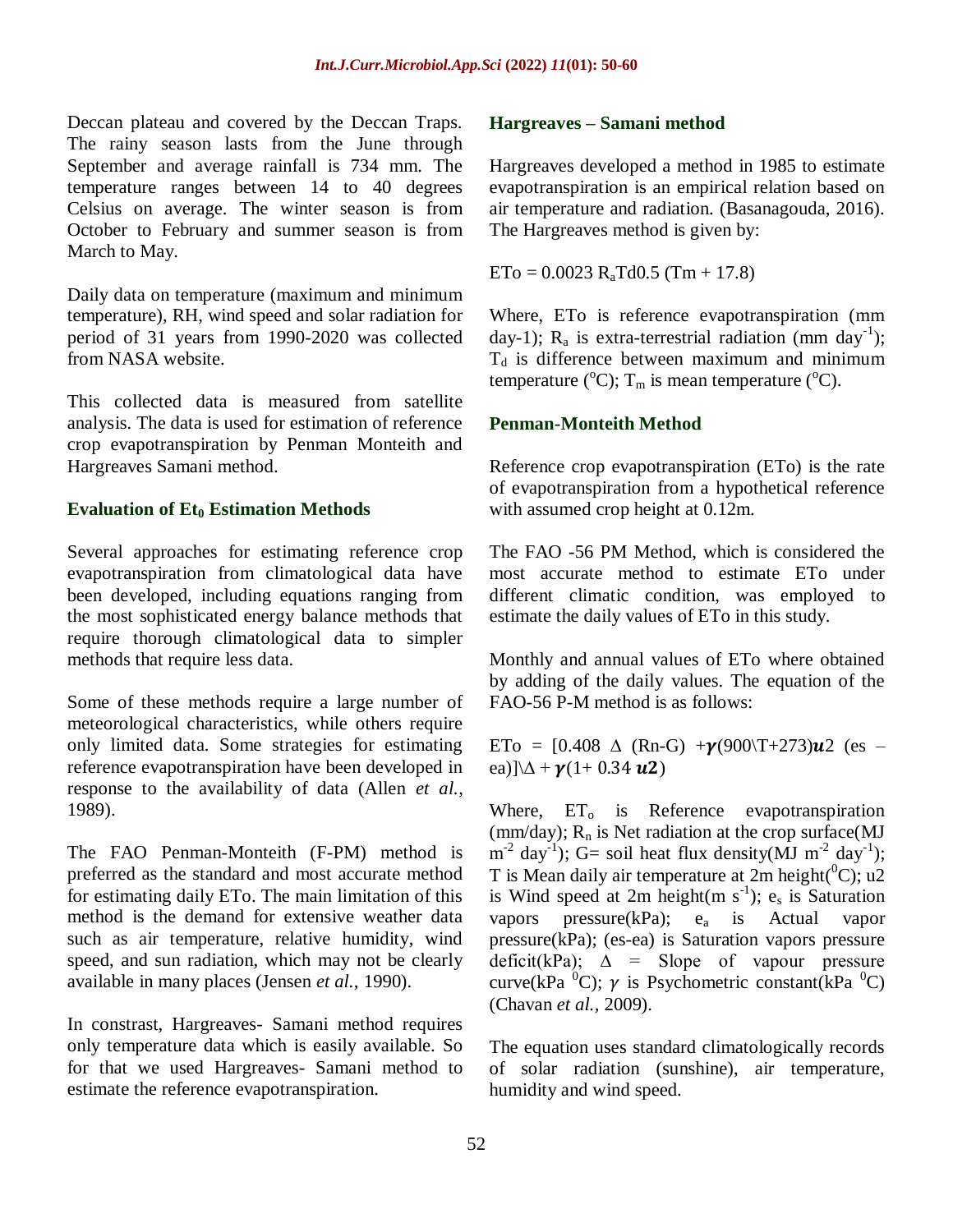#### **Statistical analysis**

The performance of  $ET_0$  estimated by Hargreaves-Samani method was compared with  $ET_0$  estimates of Penman-Monteith for their accuracy using standard deviation, coefficient of variation (Cv), Skewness coefficient  $(C_k)$  and Kurtosis coefficient  $(Ck)$ .

#### **Standard deviation**

Standard deviation is a measure of the amount of variation or dispersion of set of values. A low standard deviation indicates that the values tend to be close to the mean of the set, while a high standard deviation indicates that the values are spread out over a wider range. The formula for standard deviation is given as follows;

$$
\sigma = \sqrt{\frac{\sum (x_i - \mu)^2}{N}}
$$

Where,  $\sigma$  is standard deviation; N is number of observations;  $x_i$  is each value from observation and µ is mean.

#### **Coefficient of Variation (Cv)**

The coefficient of variation  $(C_v)$  is ratio of the standard deviation to the mean. The higher the coefficient of variation, the greater the level of dispersion around the mean. It is generally expressed in percentage.

$$
Cv = \frac{\sigma}{x}
$$

Where  $C_v$  is coefficient of variation;  $\sigma$  is standard deviation

#### **Coefficient Skewness**

The coefficient of skewness is a measure of asymmetry in the distribution. The skewness value can be positive, zero, negative or undefined. A perfectively symmetric distribution like the normal distribution has a skew equal to zero.

**Coefficient of skewness** Mean-Mode **Standard deviation** 

#### **Coefficient of Kurtosis**

The coefficient of kurtosis is used to measure the peakness or flatness of a curve.

$$
Kurtosis = \frac{\sum_{i}^{n} (X_i - \overline{X})}{S^4}
$$

Where, S is standard deviation: N is number of observations.

#### **Spatial Mapping of reference evapotranspiration**

For generation of spatial map of reference evapotranspiration, IDW method is used to generate the spatial map which is simple and easily available method. Accurate generation of spatial maps was done using this method. Spatial map of Parbhani district for both Hargreaves and Penman Monteith method.

#### **Results and Discussion**

#### **Average weekly reference evapotranspiration for Aurangabad district**

The average weekly reference evapotranspiration was estimated for Aurangabad district by using Hargreaves–Samani and FAO-56 Penman-Monteith method. The estimated values are tabulated in Table.3.1 and compared the methods in Fig.3.1. The overall average weekly reference evapotranspiration for Aurangabad district was found to be 5.1 and 5.3 mm/day for HS and PM method respectively. The average weekly  $ET_0$  is calculated during year 1990-2020. From the Table 3.1 and Fig.3.1, it was seen that the reference evapotranspiration rate was highest (7.8 mm/day) for the HS method during  $18<sup>th</sup>$ standard meteorological week (SMW) whereas it is lowest (3.9 mm/day) during  $32^{\text{th}}$ ,  $37^{\text{th}}$ ,  $46^{\text{th}}$ ,  $47^{\text{th}}$ ,  $51^{\text{th}}$ and  $52<sup>th</sup>$  standard meteorological week (SMW)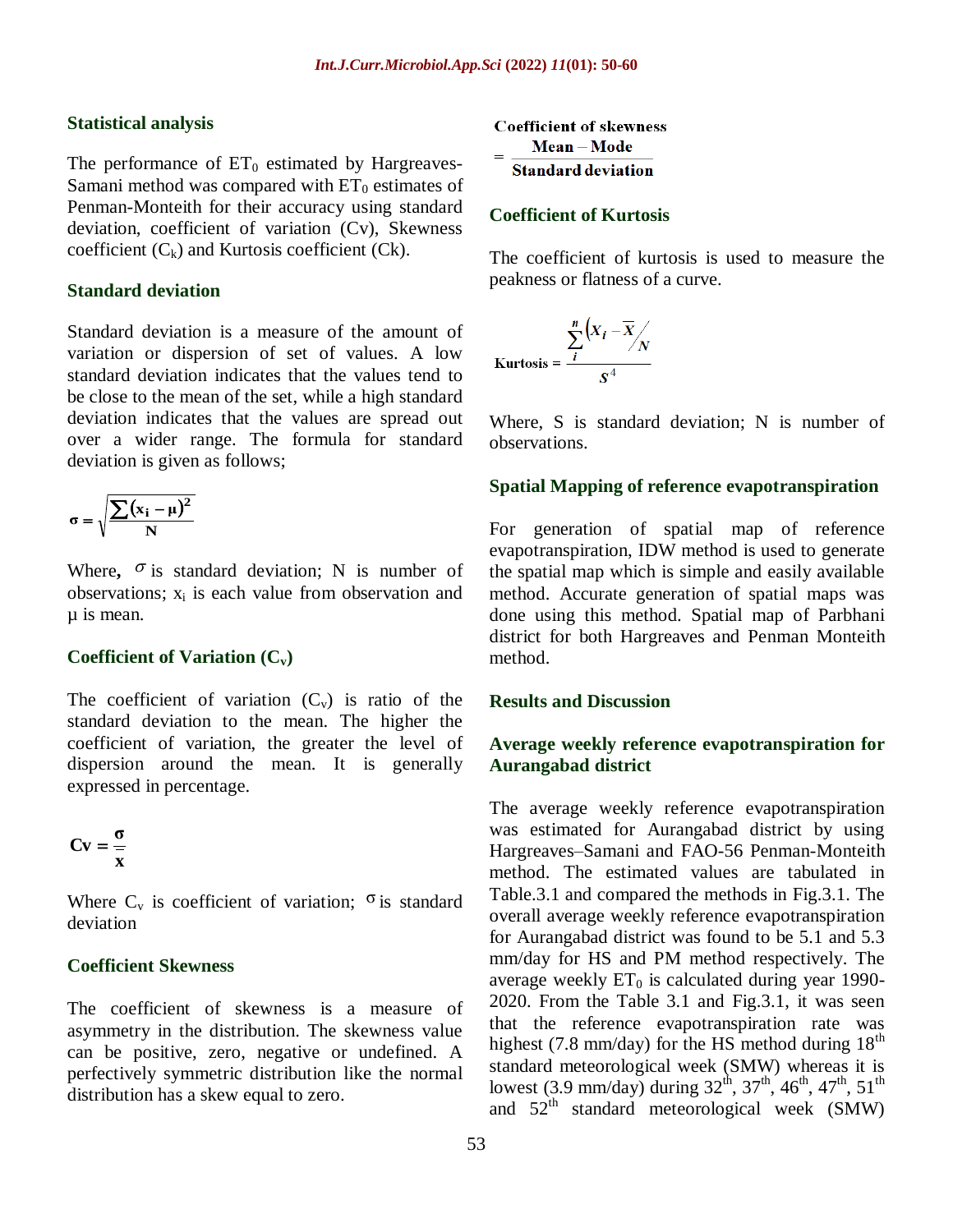respectively due to decrease in temperature whereas for PM method, average weekly  $ET_0$  value was highest (9.6 mm/day) in month of may during  $21<sup>st</sup>$ standard meteorological week (SMW) due to increase in relative humidity and lowest value (3.5 mm/day) in month of September during  $35<sup>th</sup>$ standard meteorological week (SMW).

Maximum evapotranspiration rate in May mainly because of the local climatic characteristic of the study area. Since the month of May stands for the maximum temperature compared to other months of the year, evapotranspiration in this particular month was recorded highest. So that it is necessary to reduce the use of water resource and develop precise irrigation management. From the fig.3.8, it was observed that reference evapotranspiration values deplete gradually during  $23<sup>th</sup>$  standard meteorological week (SMW) which is due to change in local climatic parameters for both HS and PM method for year 1990-2020.

From the Table 3.1, it was found that mean weekly ETo values estimated by methods like Hargreaves Samani and Penman Monteith, lies in the close proximity. However, sometimes reference evapotranspiration rate calculated by HS and PM method are same.

It was also seen that prepared graph follows similar trend for  $ET_0$  values calculate by both HS and PM method. Fig. 3.8 shows average weekly  $ET_0$  trend in Aurangabad district.

## **Statistical analysis of average weekly**  $ET_0$  **for Aurangabad district**

For Aurangabad district, the standard deviation varies between 0.33 to 1.81 mm/day for Penman method and 0.24 to 0.89 mm/day for Hargreaves method. The lowest value of standard deviation for Hargreaves method was found during  $7<sup>th</sup>$  standard meteorological week and highest value during  $23<sup>th</sup>$ meteorological week. However for Penman method, it was found during  $5<sup>th</sup>$  and  $23<sup>rd</sup>$  meteorological week. The coefficient of variation  $(C_v)$  shows the

extent of variability of data and it is unitless. For Aurangabad district, the lowest and highest value of  $C_v$  for Hargreaves method was found to be 4.63 and 14.72 during  $7<sup>th</sup>$  and  $23<sup>th</sup>$  meteorological week. However for Penman method, lowest and highest value of  $C_v$  is 6.58 and 26.07 during 8<sup>th</sup> and 24<sup>th</sup> meteorological week. The skewness coefficient is a characterization of degree of asymmetry of distribution around its mean. For Aurangabad district, its value ranges between -1.30 to 1.64 during various meteorological weeks for Penman method and -2.05 to 1.07 for Hargreaves method.

For Aurangabad district, results indicate for Penman method that Kurtosis ranged between -1.36 to 3.49 during  $39<sup>th</sup>$  and  $25<sup>th</sup>$  meteorological week. Results indicate for Hargreaves method that Kurtosis ranged between -1.16 to 5.39 during  $49<sup>th</sup>$  and  $17<sup>th</sup>$ meteorological week.

## **Spatial distribution mapping of reference evapotranspiration**

Spatial continuous data (or spatial continuous surfaces) play a significant role in planning, risk assessment, and decision making inirrigation management. They are, however, as geographic information systems (GIS) and modelling techniques are becoming powerful tools in natural resource management and biological conservation, spatial continuous data of environmental variables are increasingly required.

Since  $ET_0$  plays an important role in the distributed hydrological modeling. In this study, the two approaches made for preparation of spatial distribution maps of  $ET_0$  were compared. In the first approaches, reference evapotranspiration on daily basis was computed using Hargreaves-Samani and Penman-Monteith for marathwada region for 31 years. In the second approach, results of  $ET_0$ obtained by Hargreaves-Samani and Penman-Monteith method were interpolated by using inverse distance weight method. However, the  $ET_0$  maps were prepared by applying suitable methods in Arc GIS.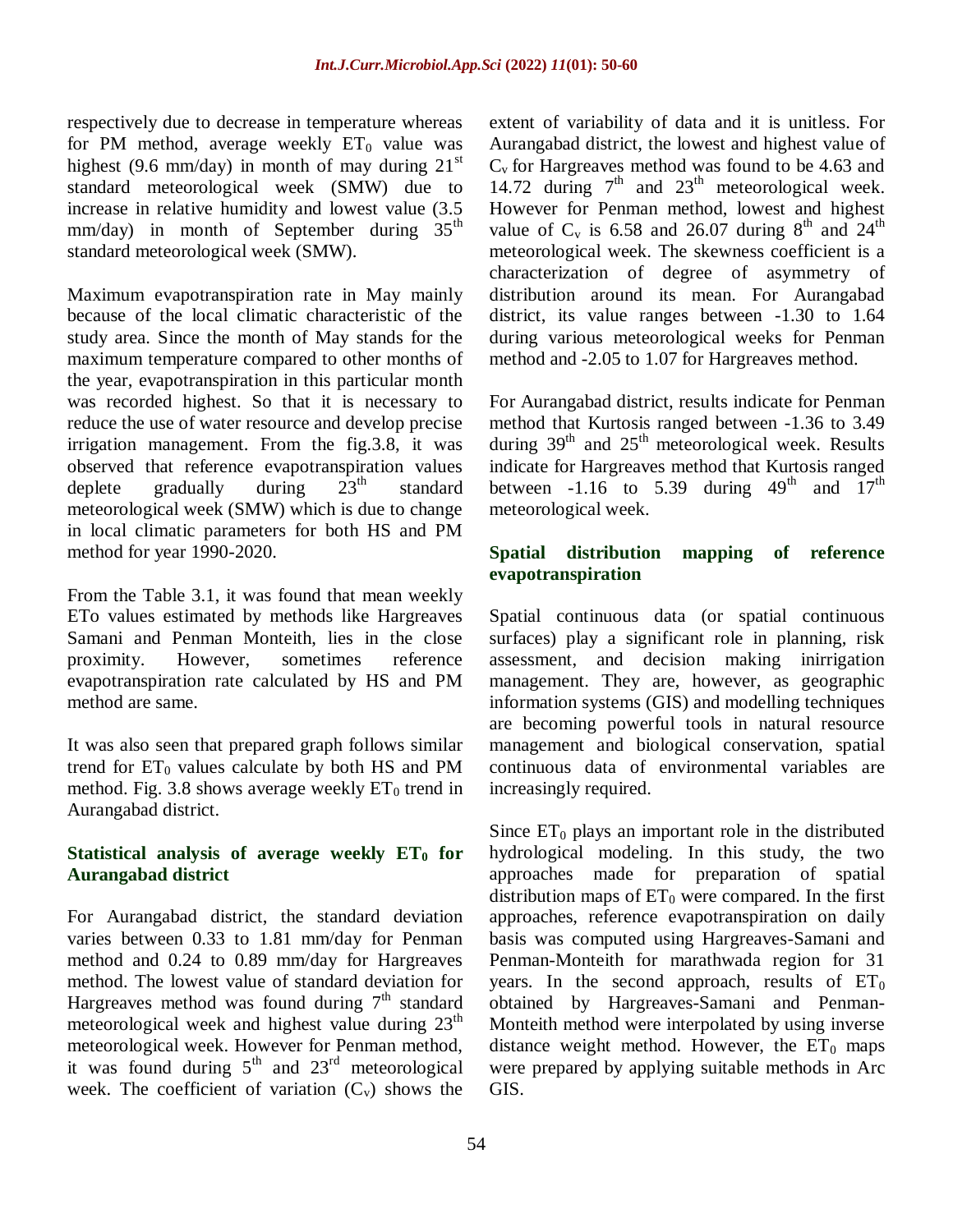## *Int.J.Curr.Microbiol.App.Sci* **(2022)** *11***(01): 50-60**

| <b>Standard</b>            | <b>Dates</b>     | Reference evapotranspiration $(ET_0)$ , mm/day |           |  |  |  |
|----------------------------|------------------|------------------------------------------------|-----------|--|--|--|
| <b>Meteorological week</b> |                  | <b>PM</b>                                      | <b>HS</b> |  |  |  |
| $\mathbf{1}$               | $1-7$ Jan        | 4.4                                            | 5.2       |  |  |  |
| $\overline{2}$             | $8 - 14$         | 4.4                                            | 4.8       |  |  |  |
| $\overline{\mathbf{3}}$    | $15 - 21$        | 4.4                                            | 4.3       |  |  |  |
| $\overline{\mathbf{4}}$    | 22-28            | 4.6                                            | 4.5       |  |  |  |
| 5                          | <b>29-4 Feb</b>  | 4.9                                            | 4.9       |  |  |  |
| 6                          | $5-11$           | 5.6                                            | 6.0       |  |  |  |
| $\overline{7}$             | $12 - 18$        | 5.4                                            | 5.1       |  |  |  |
| $\overline{\bf 8}$         | 19-25            | 5.6                                            | 5.5       |  |  |  |
| $\boldsymbol{9}$           | 26-4 Mar         | 5.8                                            | 5.6       |  |  |  |
| 10                         | $5-11$           | 6.4                                            | 6.5       |  |  |  |
| 11                         | $12 - 18$        | 6.4                                            | 6.1       |  |  |  |
| 12                         | 19-25            | 7.1                                            | 6.7       |  |  |  |
| 13                         | <b>26-1 Apr</b>  | 7.3                                            | 6.7       |  |  |  |
| 14                         | $2 - 8$          | 7.3                                            | 7.0       |  |  |  |
| 15                         | $9 - 15$         | 7.4                                            | 6.6       |  |  |  |
| 16                         | 16-22            | 8.3                                            | 7.4       |  |  |  |
| 17                         | 23-29            | 8.7                                            | 7.6       |  |  |  |
| 18                         | <b>30-6 May</b>  | 8.7                                            | 7.8       |  |  |  |
| 19                         | $7 - 13$         | 8.9                                            | 6.7       |  |  |  |
| 20                         | $14 - 20$        | 9.5                                            | 7.5       |  |  |  |
| 21                         | 21-27            | 9.6                                            | 7.5       |  |  |  |
| 22                         | 28-3 Jun         | 8.6                                            | 6.3       |  |  |  |
| 23                         | $4 - 10$         | 7.2                                            | 6.0       |  |  |  |
| 24                         | $11 - 17$        | 5.8                                            | 5.1       |  |  |  |
| 25                         | 18-24            | 5.4                                            | 5.2       |  |  |  |
| 26                         | <b>25-1 July</b> | 4.8                                            | 4.7       |  |  |  |
| 27                         | $2 - 8$          | 4.5                                            | 4.5       |  |  |  |
| 28                         | $9 - 15$         | 4.2                                            | 4.2       |  |  |  |
| 29                         | 16-22            | 4.0                                            | 4.5       |  |  |  |
| 30                         | 23-29            | 3.9                                            | 4.5       |  |  |  |
| 31                         | 30-5 Aug         | 3.7                                            | 4.0       |  |  |  |
| 32                         | $6 - 12$         | 3.6                                            | 3.9       |  |  |  |
| 33                         | 13-19            | 3.9                                            | 4.5       |  |  |  |
| 34                         | $20 - 26$        | 3.7                                            | 4.4       |  |  |  |
| 35                         | 27-2 Sep         | 3.5                                            | 4.0       |  |  |  |
| 36                         | $3-9$            | 3.7                                            | 4.4       |  |  |  |
| 37                         | $10-16$          | 3.7                                            | 3.9       |  |  |  |
| 38                         | $17 - 23$        | 3.7                                            | 4.2       |  |  |  |
| 39                         | 24-30            | 3.9                                            | 4.2       |  |  |  |

## **Table.1** Average weekly ET<sub>0</sub> for Aurangabad district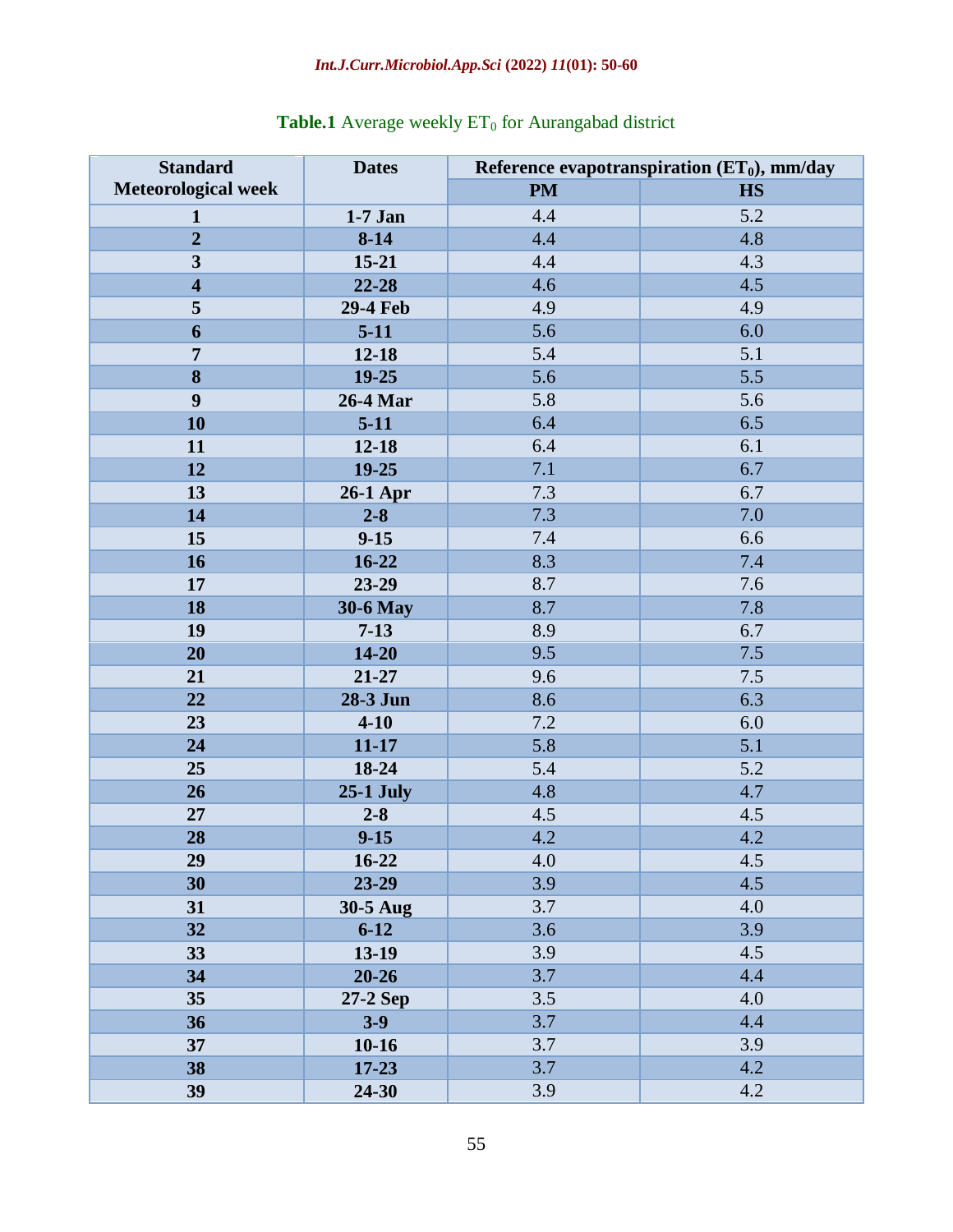#### *Int.J.Curr.Microbiol.App.Sci* **(2022)** *11***(01): 50-60**

| 40 | $1-7$ Oct       | 4.0 | 4.5 |
|----|-----------------|-----|-----|
| 41 | $8-14$          | 4.0 | 4.2 |
| 42 | $15 - 21$       | 4.0 | 4.2 |
| 43 | $22 - 28$       | 4.0 | 4.2 |
| 44 | <b>29-4 Nov</b> | 4.1 | 4.4 |
| 45 | $5-11$          | 4.2 | 5.2 |
| 46 | $12 - 18$       | 3.8 | 3.9 |
| 47 | $19 - 25$       | 3.7 | 3.9 |
| 48 | <b>26-2 Dec</b> | 3.7 | 4.0 |
| 49 | $3-9$           | 4.4 | 5.6 |
| 50 | $10 - 16$       | 3.8 | 4.0 |
| 51 | $17 - 23$       | 3.8 | 3.9 |
| 52 | 24-31           | 3.8 | 3.9 |

**Fig.1** Average weekly reference evapotranspiration trends for Aurangabad district (1990-2020)

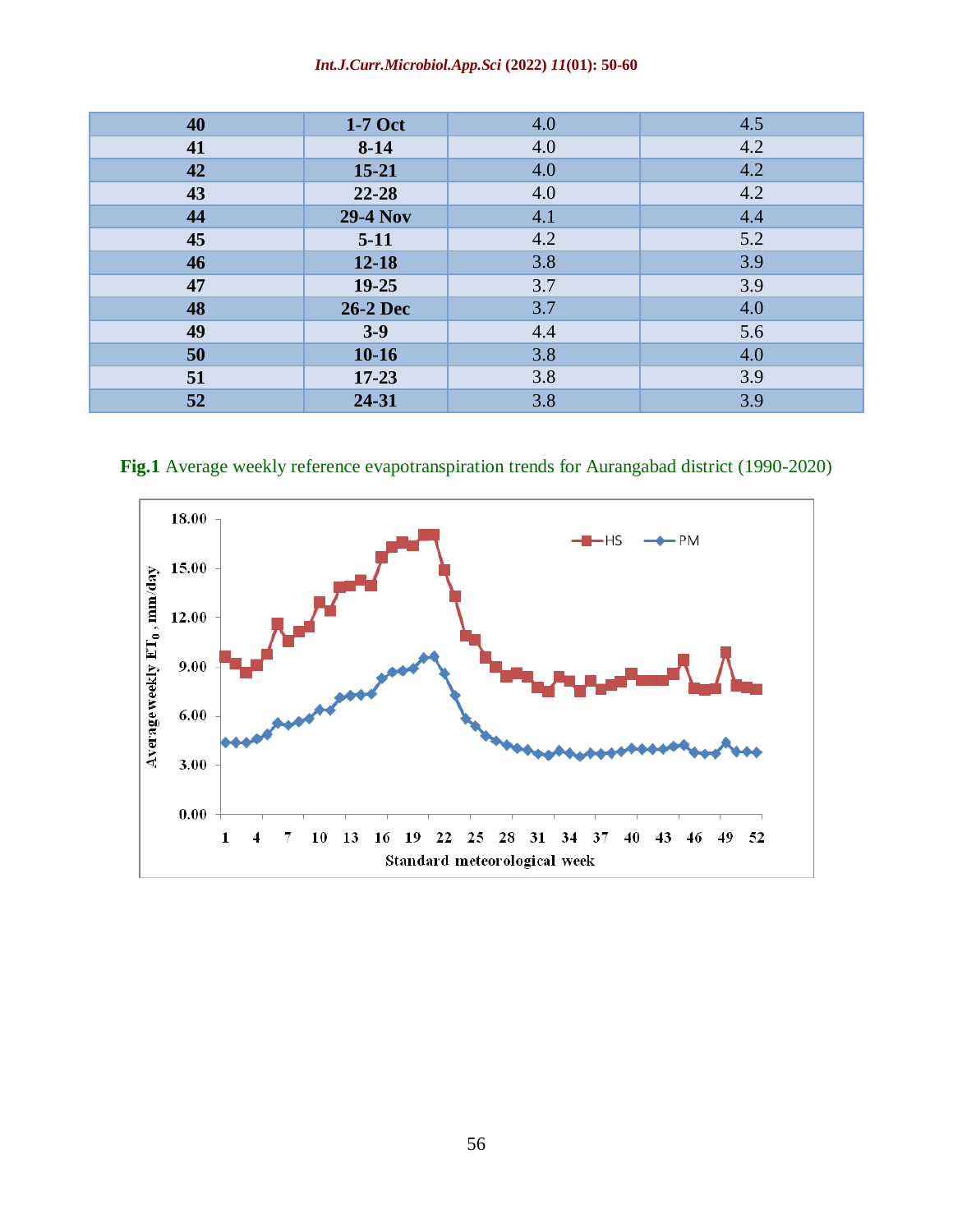| Met. Week               | <b>Standard deviation</b><br>mm/day |           | <b>Coefficient of</b><br>variation $(C_v)$ |           | <b>Skewness</b><br>coefficient $(C_s)$ |           | <b>Kurtosis</b> |           |
|-------------------------|-------------------------------------|-----------|--------------------------------------------|-----------|----------------------------------------|-----------|-----------------|-----------|
|                         | <b>PM</b>                           | <b>HS</b> | <b>PM</b>                                  | <b>HS</b> | <b>PM</b>                              | <b>HS</b> | <b>PM</b>       | <b>HS</b> |
| $\mathbf{1}$            | 0.46                                | 0.29      | 10.41                                      | 5.62      | $-0.09$                                | 0.00      | $-0.64$         | $-0.45$   |
| $\overline{2}$          | 0.39                                | 0.29      | 8.92                                       | 5.99      | $-0.11$                                | $-0.33$   | 0.20            | $-0.44$   |
| $\mathbf{3}$            | 0.43                                | 0.25      | 9.92                                       | 5.88      | 0.10                                   | $-0.54$   | $-0.50$         | 0.23      |
| $\overline{\mathbf{4}}$ | 0.36                                | 0.27      | 7.89                                       | 6.14      | 0.28                                   | $-0.28$   | $-1.07$         | 0.24      |
| $\overline{\mathbf{5}}$ | 0.33                                | 0.26      | 6.79                                       | 5.23      | 0.11                                   | 0.10      | 0.06            | $-1.02$   |
| 6                       | 0.43                                | 0.35      | 7.77                                       | 5.91      | $-0.25$                                | $-0.75$   | 1.71            | 1.93      |
| $\overline{7}$          | 0.39                                | 0.24      | 7.13                                       | 4.63      | 0.15                                   | $-0.79$   | $-0.96$         | 0.69      |
| 8                       | 0.37                                | 0.29      | 6.58                                       | 5.22      | $-0.76$                                | $-0.49$   | 0.08            | $-0.19$   |
| 9                       | 0.45                                | 0.34      | 7.76                                       | 5.98      | 0.16                                   | $-1.14$   | $-0.48$         | 1.36      |
| 10                      | 0.65                                | 0.42      | 10.12                                      | 6.50      | $-0.87$                                | $-1.63$   | 0.42            | 3.24      |
| 11                      | 0.58                                | 0.41      | 9.16                                       | 6.70      | $-1.14$                                | $-0.56$   | 0.82            | 0.09      |
| 12                      | 0.62                                | 0.33      | 8.75                                       | 4.85      | $-0.51$                                | $-0.41$   | $-0.48$         | 0.68      |
| 13                      | 0.73                                | 0.36      | 10.04                                      | 5.36      | $-0.43$                                | $-1.32$   | 1.41            | 2.10      |
| 14                      | 0.70                                | 0.41      | 9.63                                       | 5.87      | $-0.59$                                | $-1.42$   | 0.79            | 3.20      |
| 15                      | 1.00                                | 0.43      | 13.53                                      | 6.53      | $-0.26$                                | $-1.41$   | 0.64            | 2.93      |
| 16                      | 1.06                                | 0.45      | 12.81                                      | 6.14      | 0.23                                   | $-0.31$   | $-0.42$         | $-0.96$   |
| 17                      | 1.04                                | 0.43      | 11.94                                      | 5.68      | 0.13                                   | $-2.05$   | 0.31            | 5.39      |
| 18                      | 1.15                                | 0.42      | 13.16                                      | 5.34      | $-0.47$                                | $-0.99$   | $-0.49$         | 0.42      |
| 19                      | 1.12                                | 0.39      | 12.61                                      | 5.19      | $-0.23$                                | $-1.32$   | $-1.01$         | 1.25      |
| 20                      | 1.20                                | 0.61      | 12.56                                      | 8.14      | $-1.03$                                | $-1.25$   | 0.34            | 1.29      |
| 21                      | 1.33                                | 0.62      | 13.87                                      | 8.27      | $-1.30$                                | $-1.27$   | 1.57            | 1.28      |
| 22                      | 1.65                                | 0.77      | 19.26                                      | 12.30     | $-1.12$                                | $-1.17$   | 1.01            | 0.70      |
| 23                      | 1.81                                | 0.89      | 25.06                                      | 14.72     | 0.22                                   | $-0.02$   | $-0.82$         | $-1.33$   |
| 24                      | 1.52                                | 0.72      | 26.07                                      | 14.24     | 0.77                                   | 0.63      | 0.44            | 0.11      |
| 25                      | 0.99                                | 0.56      | 18.30                                      | 10.66     | 0.31                                   | $-0.49$   | $-0.21$         | $-0.06$   |
| 26                      | 1.14                                | 0.59      | 23.69                                      | 12.45     | 1.64                                   | 0.94      | 3.49            | 1.73      |
| 27                      | 0.83                                | 0.46      | 18.44                                      | 10.23     | 0.77                                   | 0.70      | $-0.34$         | $-0.44$   |
| 28                      | 0.78                                | 0.42      | 18.52                                      | 10.05     | 0.60                                   | 0.69      | 0.09            | 0.18      |
| 29                      | 0.65                                | 0.38      | 16.16                                      | 8.46      | 0.12                                   | 0.27      | 1.04            | $-0.37$   |
| 30                      | 0.63                                | 0.40      | 16.26                                      | 8.88      | 0.20                                   | 0.50      | $-0.30$         | $-0.17$   |
| 31                      | 0.69                                | 0.48      | 18.57                                      | 11.94     | 0.88                                   | 1.00      | 0.47            | 0.05      |
| 32                      | 0.54                                | 0.38      | 15.13                                      | 9.80      | 0.06                                   | $-0.02$   | $-0.59$         | $-0.39$   |
| 33                      | 0.68                                | 0.52      | 17.65                                      | 11.46     | $-0.09$                                | $-0.09$   | 0.46            | $-0.79$   |
| 34                      | 0.56                                | 0.45      | 15.08                                      | 10.17     | 1.12                                   | 1.07      | 1.16            | 1.86      |
| 35                      | 0.55                                | 0.42      | 15.75                                      | 10.53     | 0.56                                   | 0.62      | 0.37            | $-0.58$   |
| 36                      | 0.51                                | 0.43      | 13.59                                      | 9.83      | $-0.21$                                | $-0.17$   | $-0.74$         | $-0.13$   |
| 37                      | 0.52                                | 0.40      | 14.09                                      | 10.26     | $-0.17$                                | 0.38      | $-0.80$         | $-0.16$   |
| 38                      | 0.61                                | 0.47      | 16.25                                      | 11.20     | $-0.59$                                | $-0.34$   | $-0.63$         | $-0.69$   |

# **Table.2** Statistical characteristics of weekly  $ET_0$  at Aurangabad district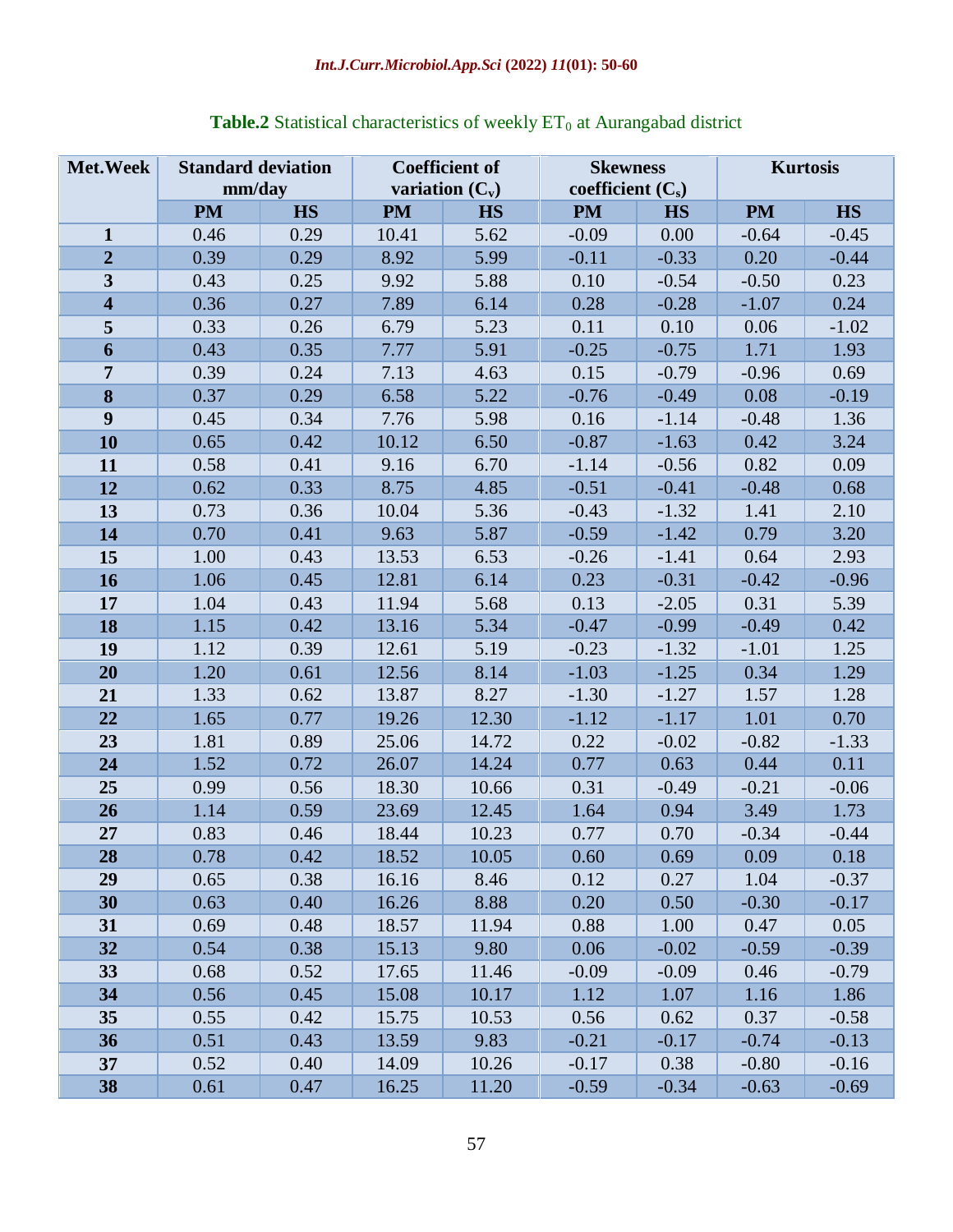#### *Int.J.Curr.Microbiol.App.Sci* **(2022)** *11***(01): 50-60**

| 39 | 0.51 | 0.44 | 13.17 | 10.49 | 0.10    | 0.53    | $-1.36$ | $-0.70$ |
|----|------|------|-------|-------|---------|---------|---------|---------|
| 40 | 0.69 | 0.63 | 17.26 | 13.91 | 0.35    | 0.55    | $-0.44$ | $-0.71$ |
| 41 | 0.68 | 0.56 | 17.07 | 13.27 | $-0.21$ | 0.44    | 1.28    | $-0.47$ |
| 42 | 0.55 | 0.52 | 13.76 | 12.26 | $-0.06$ | 0.05    | $-0.08$ | $-0.32$ |
| 43 | 0.75 | 0.57 | 18.74 | 13.69 | 0.00    | 0.01    | $-0.37$ | $-0.73$ |
| 44 | 0.71 | 0.55 | 17.13 | 12.63 | 0.33    | $-0.19$ | $-0.16$ | $-0.74$ |
| 45 | 0.71 | 0.61 | 16.78 | 11.86 | 0.26    | $-0.56$ | $-0.57$ | $-0.76$ |
| 46 | 0.70 | 0.48 | 18.67 | 12.21 | 0.19    | $-0.01$ | $-1.07$ | $-0.97$ |
| 47 | 0.56 | 0.43 | 15.13 | 11.20 | 0.41    | $-0.04$ | $-0.08$ | $-0.10$ |
| 48 | 0.55 | 0.43 | 14.85 | 10.73 | 0.25    | $-0.28$ | $-0.57$ | $-1.12$ |
| 49 | 0.69 | 0.58 | 15.91 | 10.39 | $-0.04$ | $-0.36$ | $-1.05$ | $-1.16$ |
| 50 | 0.59 | 0.39 | 15.51 | 9.79  | $-0.05$ | $-0.51$ | $-1.03$ | $-0.91$ |
| 51 | 0.51 | 0.28 | 13.22 | 7.25  | $-0.17$ | $-0.30$ | $-1.10$ | $-0.82$ |
| 52 | 0.50 | 0.29 | 13.26 | 7.40  | $-0.36$ | $-0.96$ | 0.05    | 2.79    |

## **Fig.2** Reference evapotranspiration map for Aurangabad district using Hargreaves-Samani method

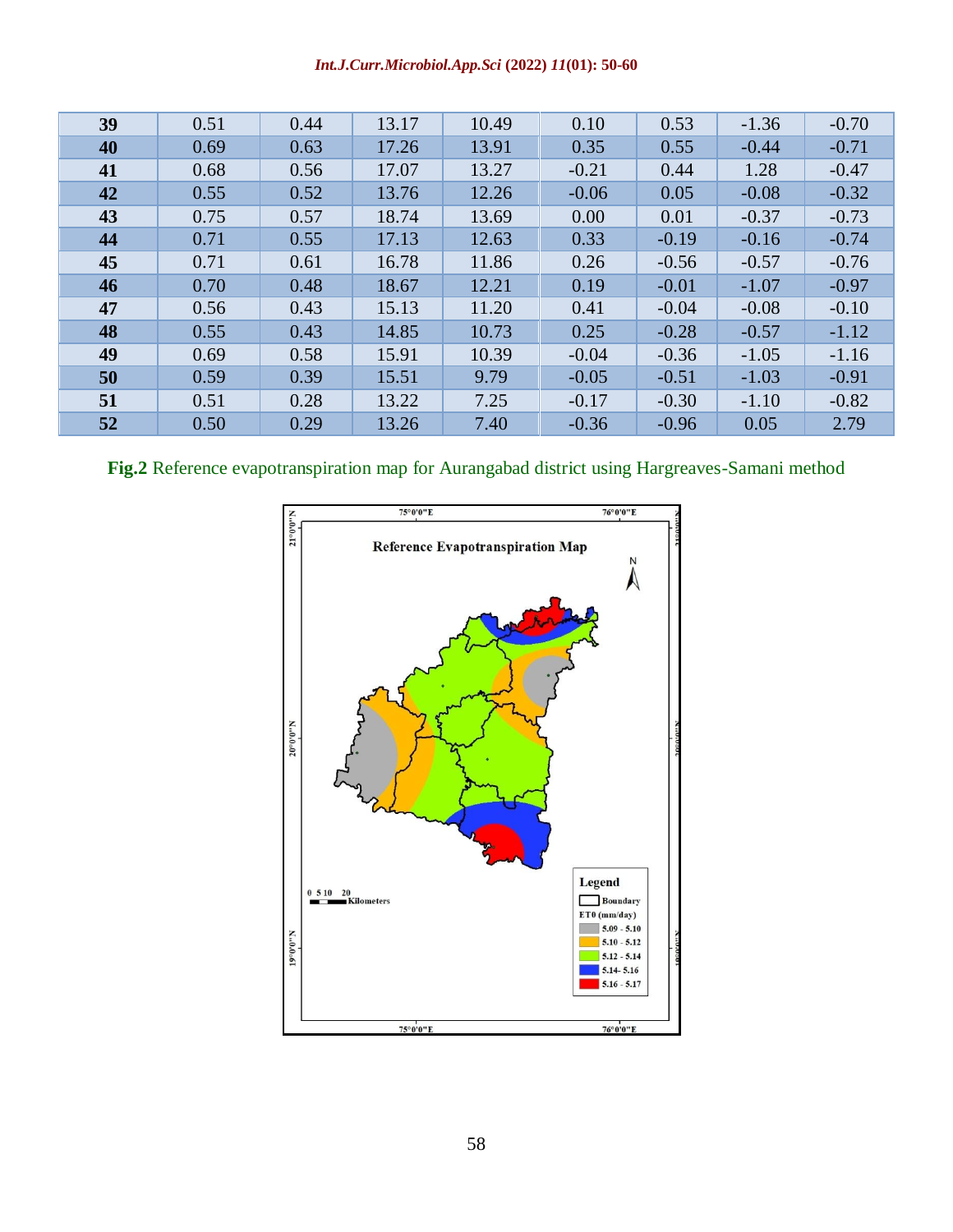

**Fig.3** Reference evapotranspiration map for Aurangabad district using Penman-Monteith method

The FAO-56 PM equation is recommended as the standard for computing ET0, although its use is limited by the availability of necessary meteorological data. In these cases, the HS equation based on minimum and maximum air temperature is regarded a good alternative, however empirical coefficients must often be adjusted to local climatic conditions, using FAO-56 PM as a benchmark.

The results of HS equation was compared with Penman Monteith method for Aurangabad district. Results shows that there is close relationship between these two methods. Whereas using  $ET_0$ maps, it was concluded that east part of Aurangabad district comes under low evapotranspiration and south part has high evapotranspiration rate.

#### **References**

- Allen, G. R., Jensen, M. E., Wright, J. L. and Burman, R. D. (1989). Operational estimates of reference evapotranspiration. *J. Agron*.,  $81:650 - 662.$
- Basangouda, R.F & Suresh, J. H. (2016). Identification of suitable method for crop assessment by estimating evapotranspiration a case study. *International Journal of Agricultural Sciences*, 8(48), 2020-2023.
- Chavan, M. L., Khodke, U. M & Patil. A. S. (2009). Comparison of several reference evapotranspiration methods for hot and humid regions in Maharashtra. *International Journal of Agricultural Engineering*. 2(2), 259-265.